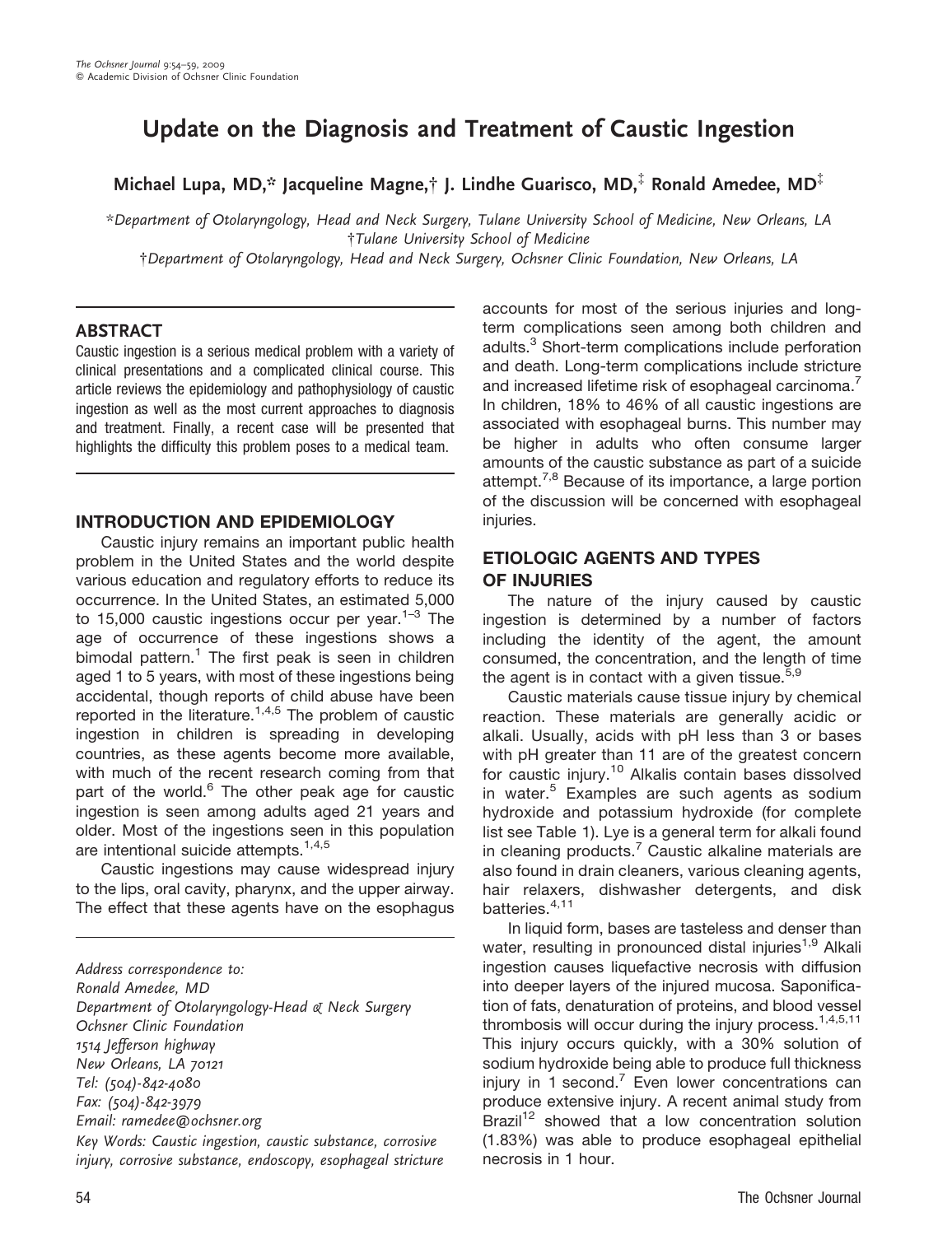Table 1. Commonly Ingested Caustic/Corrosive Agents

| Tvpe                           | <b>Example</b>                                                                                                                                                                                         |
|--------------------------------|--------------------------------------------------------------------------------------------------------------------------------------------------------------------------------------------------------|
| Alkali                         | Sodium hydroxide, potassium hydroxide,<br>(oven cleaners, liquid agents, liquid<br>drain cleaners, disk batteries), calcium<br>and lithium hydroxide (hair relaxers),<br>ammonia (household cleaners), |
| Acid                           | dishwater detergents<br>Sulfuric acid, hydrochloric acid, nitric acid<br>(toilet bowl cleaners, swimming pool                                                                                          |
| Bleaches and<br>other caustics | cleaners, rust removers)<br>Hypochlorous acid (bleach—generally<br>neutral pH commercially), peroxide<br>(mildew remover)                                                                              |

Like their liquid counterparts, solid strong alkali substances can produce deep injuries although they tend to adhere to the mucosa of the mouth and esophagus, thus sparing the stomach. Weaker alkalis that are powdered or granular, such as dishwater detergents, tend to injure the upper airway and can cause laryngeal edema and airway compromise.<sup>1,8,13</sup>

Alkaline disk batteries contain a 45% solution of potassium hydroxide or sodium hydroxide. Their ingestion will result in damage and leakage within 1 hour and in perforation in 8 to 12 hours if they lodge in the esophagus; this event mandates the immediate removal.<sup>4,5</sup> If they are ingested and become lodged in the esophagus, an emergency situation arises.

Hair straighteners and relaxers containing calcium or lithium hydroxide are highly alkaline. Despite this, they rarely cause severe injury or sequelae; thus, treatment is largely conservative with overnight observation and management.<sup>4</sup>

Acids, in contrast to alkali substances, have a poor taste and are irritating, which may lead to a child's choking and gagging. This may predispose the patient to aspirate the caustic material, with subsequent airway compromise.<sup>1,4,9</sup> Examples of acids in commercial products include hydrochloric acid, sulfuric acid, and silver nitrate. $4,11$  They are found in toilet bowl cleaners, swimming pool cleaners, and rust removers.<sup>4</sup>

Acids are conventionally thought to cause coagulation necrosis that forms an eschar, preventing deep tissue penetration.<sup>1,4,11</sup> This eschar is thought to decrease the rate of esophageal burn, though pooling of these agents in the stomach is thought to predispose patients to gastric perforation and stricture.<sup>1,9</sup> One recent caustic ingestion series from Israel<sup>3</sup> questions this protective eschar theory, showing increased rates of esophageal perforation in patients who ingested acid.

Table 2. Injury Staging

| <b>Injury</b>              | <b>Findings</b>                                                 |
|----------------------------|-----------------------------------------------------------------|
| Grade 0                    | Normal mucosa                                                   |
| Grade 1 (mucosal)          | Edema, hyperemia of mucosa                                      |
| Grade 2a<br>(transmucosal) | Blisters, hemorrhages, erosions, whitish<br>membranes, exudates |
| Grade 2b                   | Grade 2a findings plus deep or<br>circumferential ulceration    |
| Grade 3a<br>(transmural)   | Small scattered area of ulceration and<br>areas of necrosis     |
| Grade 3b                   | Extensive necrosis                                              |

Bleaches such as chloride bleach, peroxide, and mildew remover are also considered caustic esophageal irritants, though pH is typically neutral in commercial preparations.<sup>1,5,9</sup> Because of the low concentrations and the neutral pH, bleaches do not cause extensive esophageal damage, though they may cause laryngeal edema and airway compromise in the short-term setting. $<sup>1</sup>$ </sup>

### STAGING AND PATHOPHYSIOLOGY

As mentioned above, the esophagus is the site of most long-term sequelae from caustic ingestion. The esophagus is a 10 to 12 cm tube at birth, which increases to from 25 to 30 cm in the adult. It has 3 primary layers. The innermost is the mucosa, consisting of squamous epithelium, lamina propria, and muscularis mucosa. A deeper layer is the submucosa, which consists of fibrous connective tissue with blood vessels, nerves, and numerous mucous glands. Finally, there is a muscular layer divided into inner and outer muscle layers.<sup>11</sup> The anatomic layers of the esophagus are of particular importance because most staging systems for injury are based on findings seen on endoscopy that correlate with the depth of injury (see Table 2). Multiple staging systems for injuries are described in the literature, with older systems characterizing injury severity according to different degrees, similar to that used for burns of the skin. The system shown in Table 2 correlates findings seen on endoscopy. Eighty percent of patients with grade 3 burns develop stricture, while only one third of those with grade 2 burns will eventually develop stenosis.

Injury to the esophagus is rapid, as described above, for both acids and alkalis, but this acute tissue disintegration and deep tissue penetration may continue for hours.<sup>1</sup> Injury progresses within the first week after ingestion, with inflammation and vascular thrombosis. A developing ulcer with fibrin crust will be seen in a few days. Granulation tissue develops between 2 to 4 days and is revealed under shed necrotic tissue by days 15 to 20. This is clinically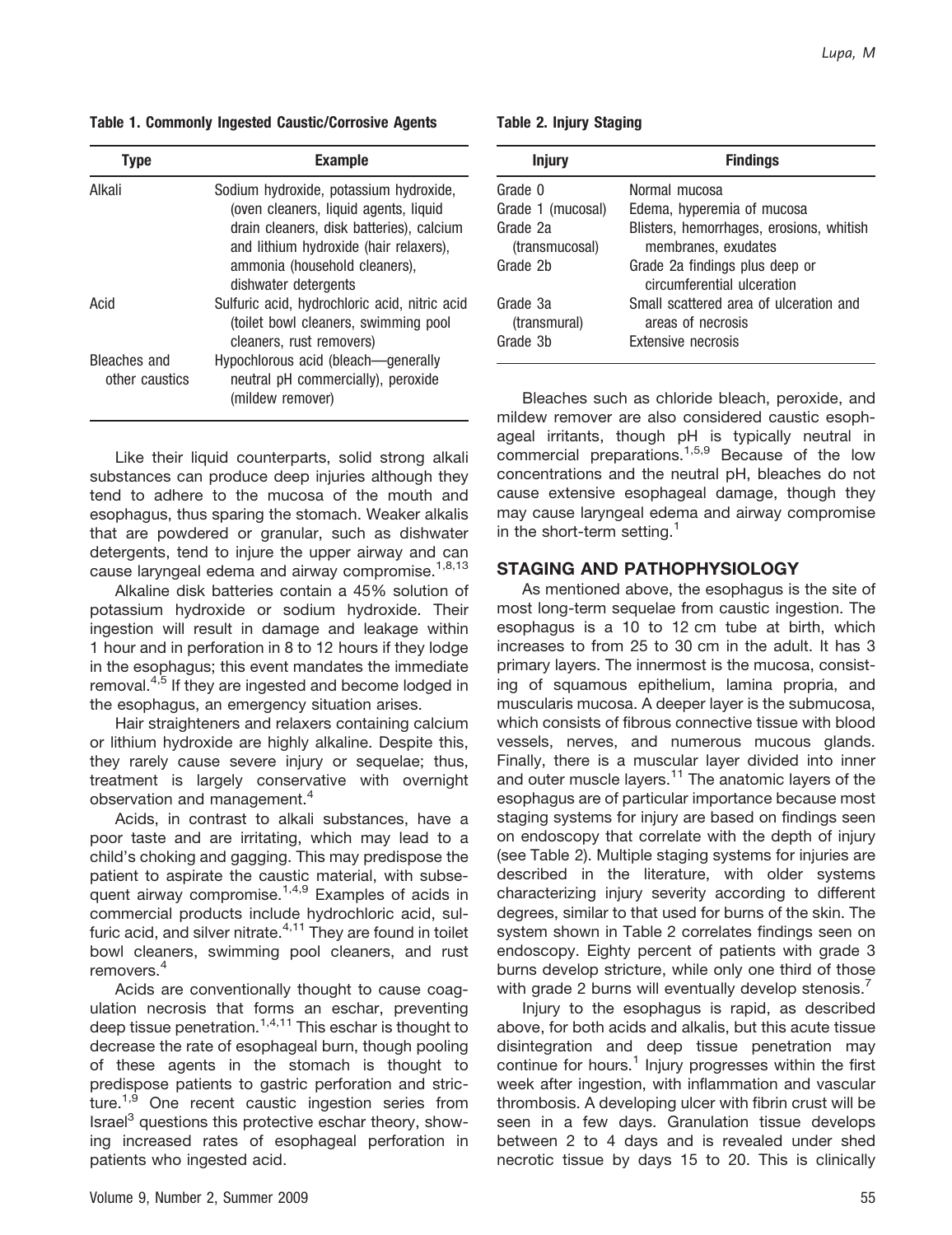relevant to healing because collagen deposition may not begin until the second week after injury; thus, the healing tissue will be less strong. This weakness may increase risk during endoscopy performed between 5 to 15 days after injury and may predispose the esophagus to spontaneous rupture during this period.4,14

#### PRESENTATION AND TREATMENT

After caustic ingestion, patients may present with a combination of many symptoms or none at all depending on the nature of the agent, the specifics of the ingestion (quantity, intent, timing), and what tissues were affected. Patients may have obvious burns to the lips, mouth, and oropharyx. The presence or absence of these lesions does not correlate with the presence of injury to the esophagus or stomach.<sup>1,5</sup> Patients with significant laryngeal or epiglottic edema may present with stridor, aphonia, hoarseness, or dyspnea.<sup>1</sup> More nonspecific presenting symptoms include nausea, recurrent emesis, hematemesis, dysphagia, odynophagia, and drooling. The presence of abdominal pain or rigidity as well as substernal/chest or back pain may be a sign of severe burn or perforation.<sup>1,5,11</sup> Some authors<sup>10,14</sup> claim that presentation with 2 or more symptoms may suggest esophageal injury, but there is no 100% accurate sign or group of symptoms that indicates esophageal injury.

The adequacy of the patient's airway must first be addressed. Fiberoptic laryngoscopy can be useful in this regard. If the airway is unstable, intubation under direct visualization is required. ''Blind'' intubation can lead to bleeding and additional injury and make additional attempts more difficult. If it is impossible to secure the airway through intubation, a surgical airway may be required.<sup>1,4,5</sup> When the airway is secured, a thorough physical examination should be completed and a thorough history taken, with particular attention to the timing of the ingestion, identity of the agent, and amount ingested.<sup>1,4,5,9</sup> Chest and abdominal radiographs should be obtained to detect free air in the mediastinum (esophageal perforation) or under the diaphragm (gastric perforation) as well as to provide a baseline if aspiration pneumonia develops.<sup>5</sup> Furthermore, oral food and fluids should be withheld from the patient, who should, however, receive aggressive hydration. Laboratory results and vital signs should be assessed for signs of acidosis and shock. Induction of emesis should be avoided to prevent further injury as the agent is vomited.<sup>11</sup> Neutralization of the caustic material should be avoided because of the potential for causing an exothermic injury, which may worsen an existing injury.<sup>1</sup> When the patient is stable, the pH of any unknown liquid or agent should be obtained, and the poison control center should be contacted.4,5,9

Multiple modalities exist to assess the extent of injury to the esophagus, including barium esophagram, technetium-labeled sucralfate, and endoscopy.<sup>1</sup> Barium esophagram assesses mild to moderate esophageal burns with a 30% to 60% false-negative rate and is therefore of little use in the short-term setting.<sup>1</sup> It is, however, quite useful for following the development of late complications and strictures. Technetium-labeled sucralfate swallow has high sensitivity and specificity but limited ability to show extent of injury. Endoscopy, specifically flexible esophagoscopy, is the most effective method for visualizing the extent of esophageal injury. $4$  Rigid esophagoscopy may be used but should not be extended beyond the site of caustic burn because of an increased risk of perforation. The flexible endoscope may be advanced past a site of mild injury but should only be stopped at the site of circumferential grade 2 or 3 burns.<sup>1,7</sup> Additionally, the flexible esophagoscope provides important information about the stomach and duodenum. Rigid endoscopy is recommended for nasogastric tube placement and airway management.<sup>1</sup>

The timing of endoscopy and the circumstances for its use, as recommended in the literature, are controversial. In the past, there was a tendency to wait at least 24 hours to allow time for the injury to mature. $5$  Most authors<sup>4,7</sup> are recommending earlier endoscopy and suggesting a wait of only 12 hours and a total wait of no more than 24 hours after ingestion for early assessment and treatment. Endoscopy past 48 hours is discouraged because of progressive wall weakening and increased risk of perforation.<sup>1</sup> Most agree that strong alkali ingestion mandates endoscopy, while asymptomatic or questionable ingestions may be observed, according to some sources.<sup>1,4</sup>

Treatment schemes for caustic injuries vary and no consensus exists. Multiple protocols have been formulated on the basis of documented success in preventing impending complications, though a paucity of randomized trials have assessed any of these interventions. Nasogastric tube placement under endoscopic guidance has been suggested for grade 2b and 3 injuries to stent the injured area and to provide nutritional support.<sup>2</sup> Stent placement has shown success in some series,<sup>6</sup> though timing and type vary. Stents should be left in place for 14 to 21 days to allow for epithelization.<sup>4</sup> Early dilation has been proposed, but has been found to increase rate of perforation.<sup>8</sup> Regardless of the intervention, pain control is essential. Antibiotics are often used and have been shown to increase epithelization in animal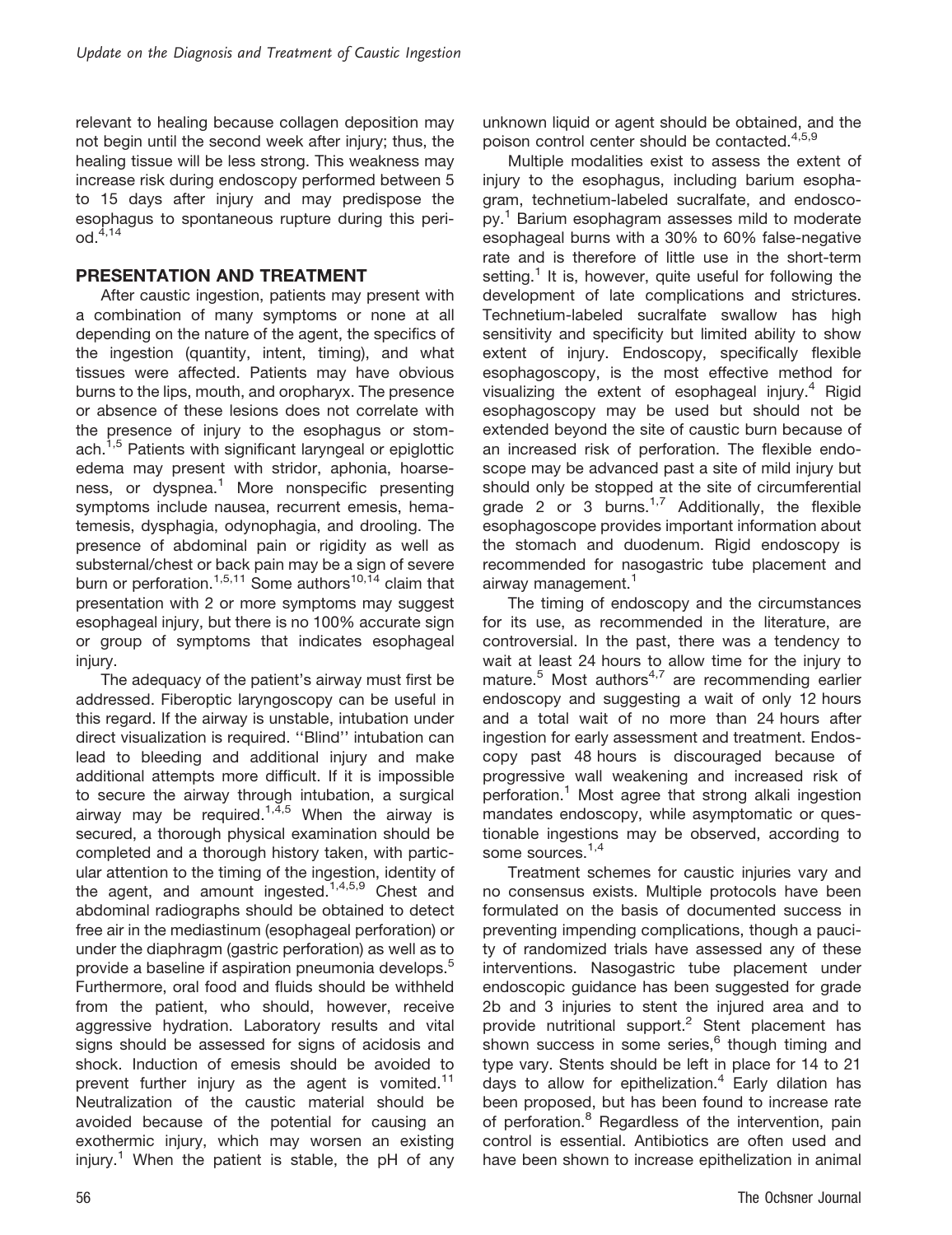

Figure 1. Endoscopic view of the epiglottis and vocal cords 4 days after ingestion.

models though they do not change stricture formation rate or infection rate in numerous series. $1,4$  Antacids decrease pepsin and acid exposure, which may delay healing of the esophagus, though again, rigorous trials are lacking. Larythrogenic drugs, such as N-acetylcysteine and penicillamine, and mitomycin, an antibiotic and antineoplastic agent, decrease rate of collagen crosslinking and inhibit protein synthesis, respectively, and decrease scarring and stricture formation in animal models.<sup>1,5</sup> Data from human trials are lacking.<sup>4</sup>

Steroids have been a controversial treatment since they were first shown to decrease granulation and stricture formation in animal models.<sup>4</sup> Some prospective and retrospective reports have shown that steroids decrease stricture formation in grade 2 injuries in humans.<sup>1,9,10</sup> Recent meta-analyses have revealed conflicting results. One recent analysis in 2005 included a total of 10 studies $15$  in which 572 patients showed no decreased incidence of stricture, with steroids used for second and third-degree (grade 2 and grade 3) burns. In contrast, a meta-analysis of 362 children showed a 40% rate of stricture in the nosteroid group versus a 19% rate of stricture in the steroid-treated group.<sup>14</sup>

The landmark randomized trial by Anderson et al<sup>2</sup> found no difference in the incidence of stricture formation with the use of steroids, though the number of patients in the study was relatively low. A definitive study on the value of steroids is lacking but, if used, most resources suggest the concurrent use of antibiotics.2,4,7 Dosing is controversial and recommendations vary widely.<sup>1,8</sup> Side effects of steroids, especially vulnerability to infection, should be considered.<sup>2</sup>

#### CASE REPORT

The following case highlights the complexities of treating patients who experience caustic ingestion.

A 2-year-old boy presented to a local hospital after ingesting an unknown amount of hair and grease remover. The patient's past medical and surgical history were unremarkable. The patient underwent intubation at the outside emergency department because of respiratory distress and was transferred to our facility. He had obvious burns to the lips and mouth, though not severe. The patient received flexible endoscopy within the 24 hours following injury. He was found to have erythema and small ulcerations in both the esophagus and stomach. His injuries were deemed grade 2a.

The patient received a nasogastric tube over a guide wire and was given multiple broad spectrum antibiotics without steroids. Our service was consulted to evaluate the patient's upper airway to assess if the patient could be extubated on posttrauma day 4 (Figure 1). As can be seen, the patient's upper airway was grossly edematous with white exudates (grade 2) and we recommended the patient remain intubated. Tube feedings were started and the patient remained afebrile. The patient was finally extubated on posttrauma day 11 after a repeated laryngoscopy/bronchoscopy (Figure 2).

After extubation the patient had persistent difficulty with secretions. A barium swallow on day 12 revealed mild irregularity and narrowing of the proximal esophagus with normal distention. Most importantly, there was no evidence of a perforation. The patient never tolerated oral intake. He had repeated endoscopy on day 14 with replacement of the nasogastric tube that had been previously removed.

On day 19, during a planned open jejunostomy tube placement, the patient was found to have a walled off area of gastronecrosis and perforation. Throughout his previous stay at the pediatric intensive care unit, he had remained afebrile. The patient's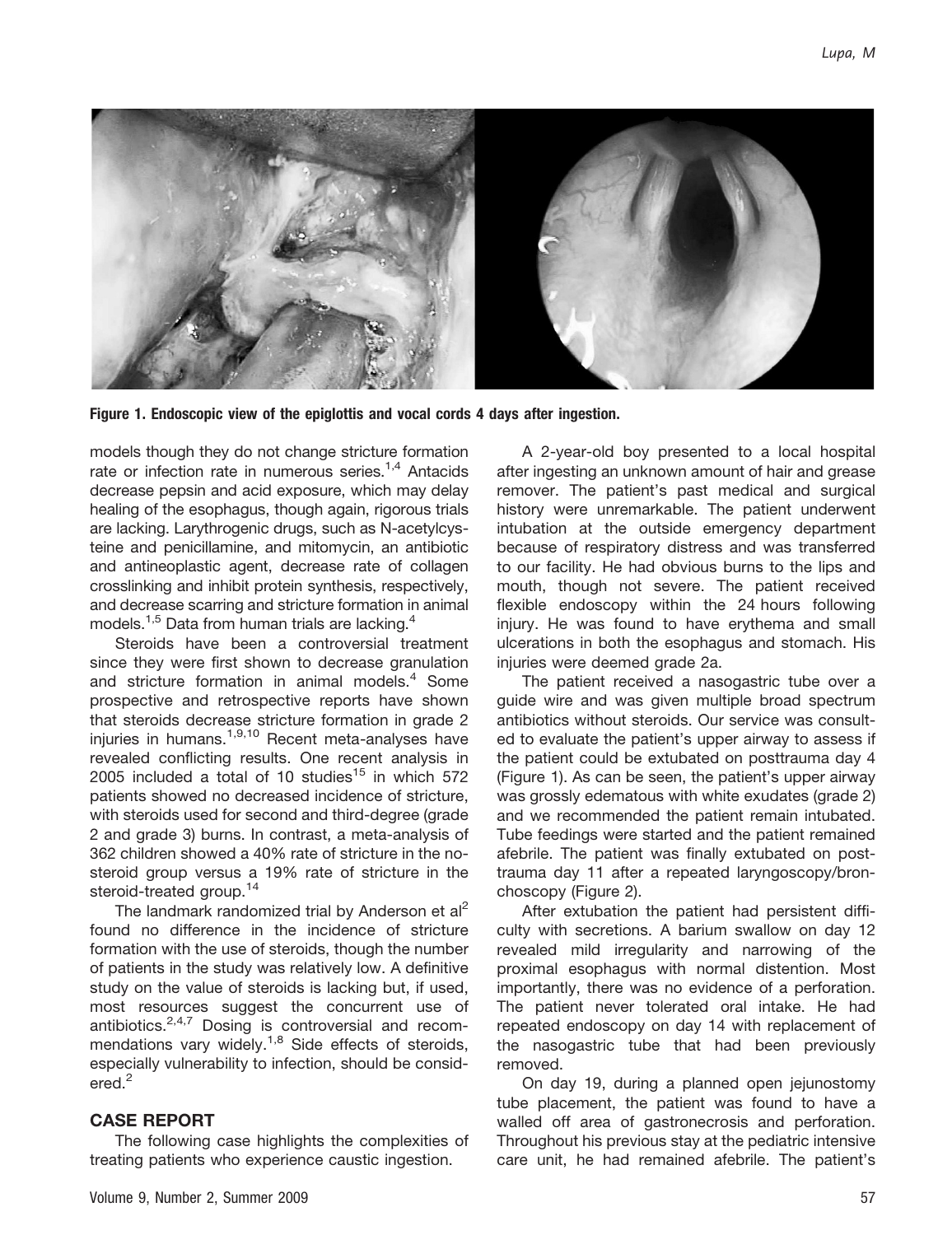

Figure 2. Endoscopic view of the epiglottis and vocal cords 11 days after ingestion.

clinical course remained complicated. He was found to have a stricture involving from 15 to 25 cm of his esophagus, and balloon dilations were performed under fluoroscopic guidance 32 days after his initial injury.

This case highlights the unpredictability of these injuries. This is made most apparent by the gastric perforation despite only low-grade findings on initial endoscopy. Furthermore, the patient had a relatively unremarkable barium swallow; yet, he developed an extensive stricture, which currently still requires dilations, despite all the efforts (antibiotics, nasogastric tube, endoscopies) taken by the team providing his medical care. Although the indications and descriptions of standard of care are useful, the unpredictable nature of these injuries continues to trump expectations for patient outcomes and for complications.

## **COMPLICATIONS**

As evidenced by the above case, complications can occur even in ''low-grade'' injuries, though most long-term sequelae are seen in injuries that are more severe. Esophageal stricture may be seen as early as 3 weeks after ingestion.<sup>2,15</sup> It occurs in 10% to 20% of caustic injuries, most commonly at the level of the cricoid cartilage, the region of the aortic arch, and below the left main stem bronchus, as well as the esophageal hiatus, all of which are anatomic regions of narrowing in the esophagus.<sup>1,11</sup> Stricture can lead to severe dysphagia, with approximately 80% of strictures causing obstructive symptoms 2 months after their formation.<sup>8</sup> Of children ingesting alkalis, 30% will develop esophageal burns; of these, 50% will develop strictures.<sup>5</sup> Severe and recalcitrant strictures may require esophageal replacement with colon or jejunum interpositional grafts, while less severe strictures are managed with dilation.<sup>1,2,5,11,15</sup> Balloon dilation is the procedure of choice for management of most strictures in children.<sup>4</sup> The literature suggests a baseline barium esophagram 3 to 4 weeks after ingestion to establish baseline for future stricture formation. $1$  Complications of stricture include nutritional compromise, hospitalization, chronic anemia, and repeated dilations.<sup>1</sup>

Other sequelae may occur that require surgical management. Perforation of the esophagus can lead to tracheoesophageal fistula, mediastinitis, pneumonia, and sepsis, requiring immediate esophagectomy with resultant cervical esophagostomy and gastrostomy.<sup>1,4,9,11</sup> Perforation of the stomach or duodenum may lead to peritonitis, shock, and death. $4$  Such injuries require surgical interventions such as exploratory laparotomy. $4,5$  Burns to the larynx result in airway loss and strictures; treatment includes tracheostomy and further reconstructive surgeries.<sup>16</sup> Some authors<sup>1</sup> suggest early reconstruction for grade 3 and some grade 2 injuries to prevent stricture and perforation complications.

Mortality and morbidity for caustic ingestion is most severe for extensive injuries. Transmural burns to the esophagus may be associated with up to 20% mortality.<sup>1,9</sup> Injury and stricture formation predispose to esophageal carcinoma, with an estimated increase in risk by a factor of 1000, which continues for 10 to 25 years after injury and requires careful followup.<sup>1,4,11</sup> Routine screening, however, is not currently recommended.<sup>10</sup> Morbid functional complications include nasopharyngeal reflux, hypopharyngeal and laryngeal stenosis, and tongue fixation.<sup>1</sup>

#### **CONCLUSION**

The epidemiology and pathophysiology of caustic ingestion has been thoroughly described in the